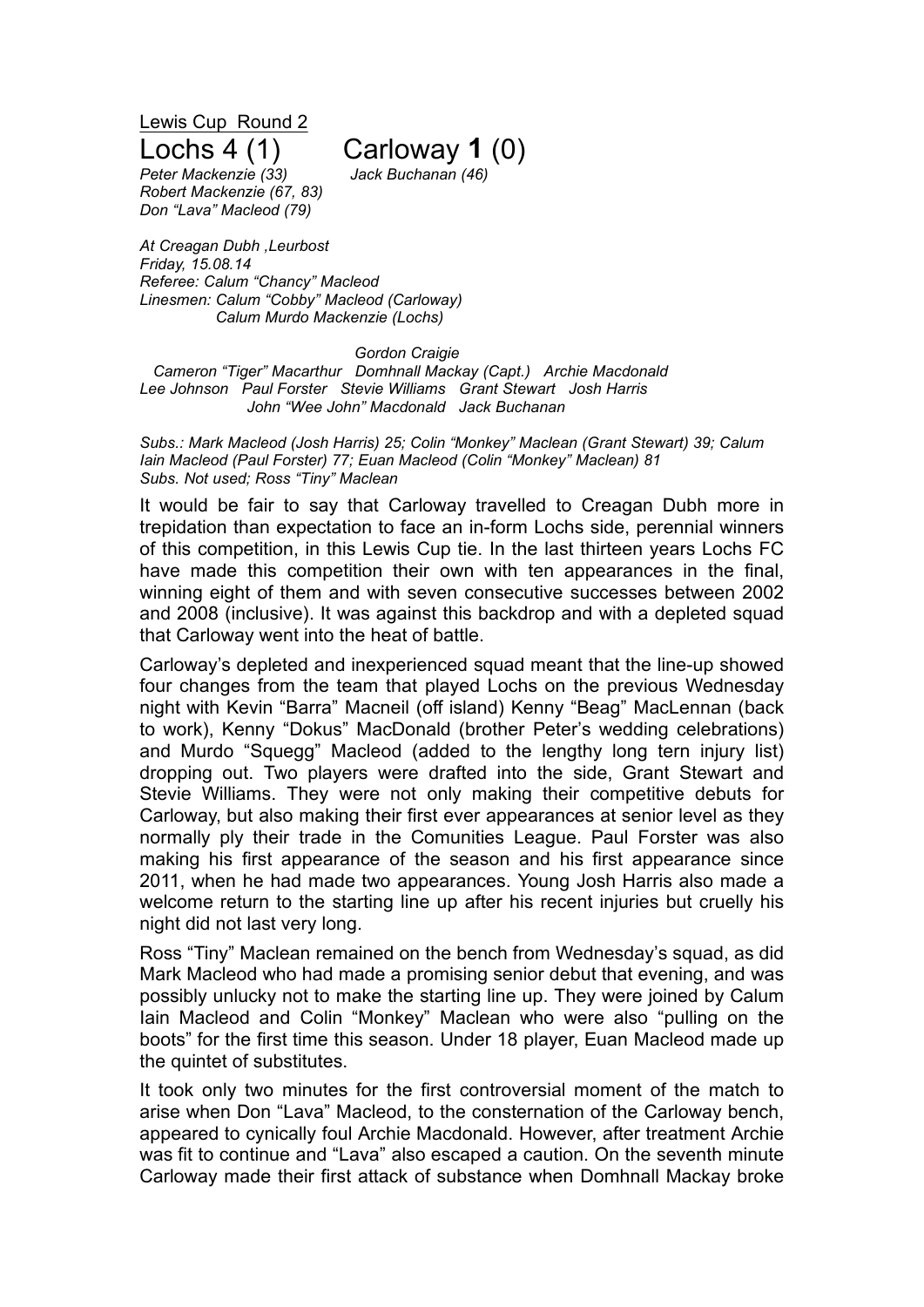from the centre of the Carloway defence played it left to Archie Macdonald who sent the ball in the Lochs box, but unfortunately there was no-one there to meet it. Carloway began to apply a bit of pressure, and in the eighth minute, a Calum Tom Moody clearance fell to the feet of Archie Macdonald but his effort went wide.

Following a Lochs counter attack in the eleventh minute, Peter "Robbie" Mackenzie sent a dangerous ball in from the right into the Carloway box but Domhnall Mackay was there to clear it to safety. Another Carloway attack in the twelfth minute gave Lee Johnson the opportunity to threaten the goal but his header was wide from the edge of the box. Lochs then went up the field and a thirty yard shot from Peter Mackenzie was saved well by Gordon Craigie.

Lochs began to press but the Carloway defence stood resolute. On the twentieth, minute a further opportunity arose as Jack Buchanan collected the ball on the corner of the Lochs box, ran across the face of the box and despite him appearing to have two opportunities to shoot he was forced wide by Andy Murray who tracked him on the edge of the box and averted any danger. Within a minute Buchanan had a further opportunity but his twenty yard shot was saved by Cameron Houston.

After a strong challenge by Grant Stewart on Angie Campbell in the twenty second minute, Lochs were awarded a free kick. The ball ended up out in the touch line where Johnnie Smith did well to keep it in, he played the ball to Peter Mackenzie who sent a dangerous cross into the box, but Gordon Craigie managed to beat Don "Lava" to the ball. Then, on the twenty fifth minute Josh Harris had to be taken off injured and had to be replaced by Mark Macleod, necessitating positional changes to accommodate the substitution.

Lochs continued to press, and in the thirty second minute Andy Murray set up Don "Lava" Macleod who was denied from close range by a superb save from Gordon Craigie. The Lochs pressure finally paid dividends when a momentarily lack of concentration by Carloway allowed Peter Mackenzie to burst forward to rifle home the ball from the edge of the Carloway box and break the deadlock **(1-0).**

Further pressure continued to be applied by Lochs and in the thirty fifth minute after a scramble at the edge of the Carloway box Andy Murray chipped a ball just over the bar. In the thirty ninth minute, Andy Murray had a further opportunity to shoot from distance but the ball went over the bar. Immediately afterwards Carloway were forced into another substitution when Grant Stewart had to be replaced by Colin" Monkey" Maclean. However, Carloway did not give up and on the forty second minute Jack Buchanan volleyed the ball on target from the edge of the box but his effort was well saved by Cameron Houston. The last meaningful bit of action in the first half occurred when a Peter Mackenzie shot from twenty five yards was well saved by Gordon Craigie.

## **Half Time: Lochs 1 Carloway 0**

Despite a dogged first half performance from the men in blue, surprisingly, the second half opened with Carloway taking the initiative and within a minute of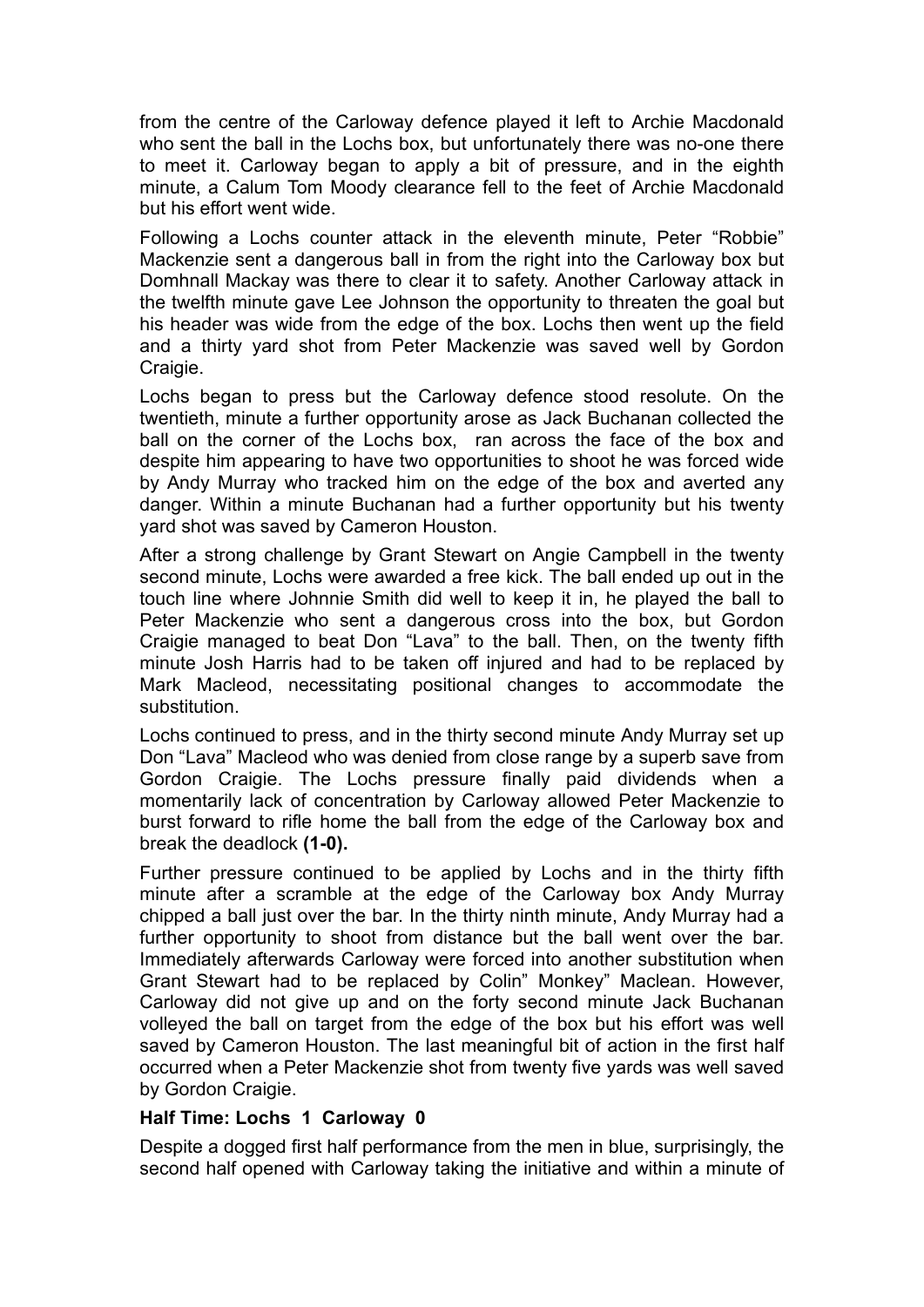kick off they were back on equal terms after a wonder goal by Jack Buchanan. The ball was swung in from the right around halfway by Domhnall Mackay. It found Buchanan standing leftwards just inside the Lochs' box with his back to goal. The young striker spun to receive the ball and in one swift movement demonstrated great technique to execute the most exquisite volley and send the ball into the net beyond Houston, to the delight of the visiting support. **(1-1).**

This shock seemed to spur Lochs into greater action, but Carloway stood solid. In the fifty second minute another terrific saved by Gordon Craigie denied Robert Mackenzie's low effort from sneaking inside the post. This was followed by a Steven Williams clearance to safety in the fifty fourth minute and in the fifty seventh minute a Chris Mackay cross was met by Don "Lava" Macleod but his effort just went over the bar.

However Lochs were not having it all their own way. Paul Foster was making a nuisance of himself battling in the centre of the midfield, winning free kicks but, unfortunately, nothing came of those opportunities

In the sixty second minute, arguably the pivotal moment of the game arrived when Jack Buchanan caught Calum Tom Moody in possession and dispossessed the ex-Carloway man around 30 yards from goal. He bore down on Cameron Houston's goal, but inexplicably his powerful shot from 15 yards out went agonisingly over the bar when a goal for Na Gormaich seemed inevitable. Five minutes later, in the sixty seventh minute, Lochs finally achieved the breakthrough when Robert Mackenzie found himself in space and rifled home a shot from twenty five yards out into Craigie's right hand corner **(2-1).**

Another opportunity arose for Carloway in the seventieth minute but unfortunately Domhnall Mackay was unable to get his header on target. On the seventy second minute Gordon Craigie was once again called into action and he denied Andy Murray from 35 yards out. On the seventy ninth minute further good fortune came to Lochs when a ball delivered from the left wing nicked a Carloway defender, fell at the feet of Don "Lava" inside the Carloway box and he made no mistake as he shot low inside Craigie's left side post **(3- 1)**

Despite Carloway giving their all, they were unable to breach the Lochs back line and the *"coup de gras"* was finally delivered in the eighty third minute when Robert Mackenzie scored his second goal of the night – a powerfully hit long range shot which ended up in the top right hand corner of Craigie's goal **(4-1).**

## **Full Time: Lochs 4 Carloway 1**

Despite the inexperienced line up, the Carloway squad to a man should be proud of their efforts as they managed to compete with Lochs for most of the game but ultimately the more experienced and fitter team finally won the day. It has to be borne in mind that manager Graeme "Windy" Miller was forced to sign five players on the night for this game (a total of seven signings in the week) just to be able to make up the squad: certainly a first for Carloway since returning to the league in the late seventies which reflects the extent of the injury situation at the club is.